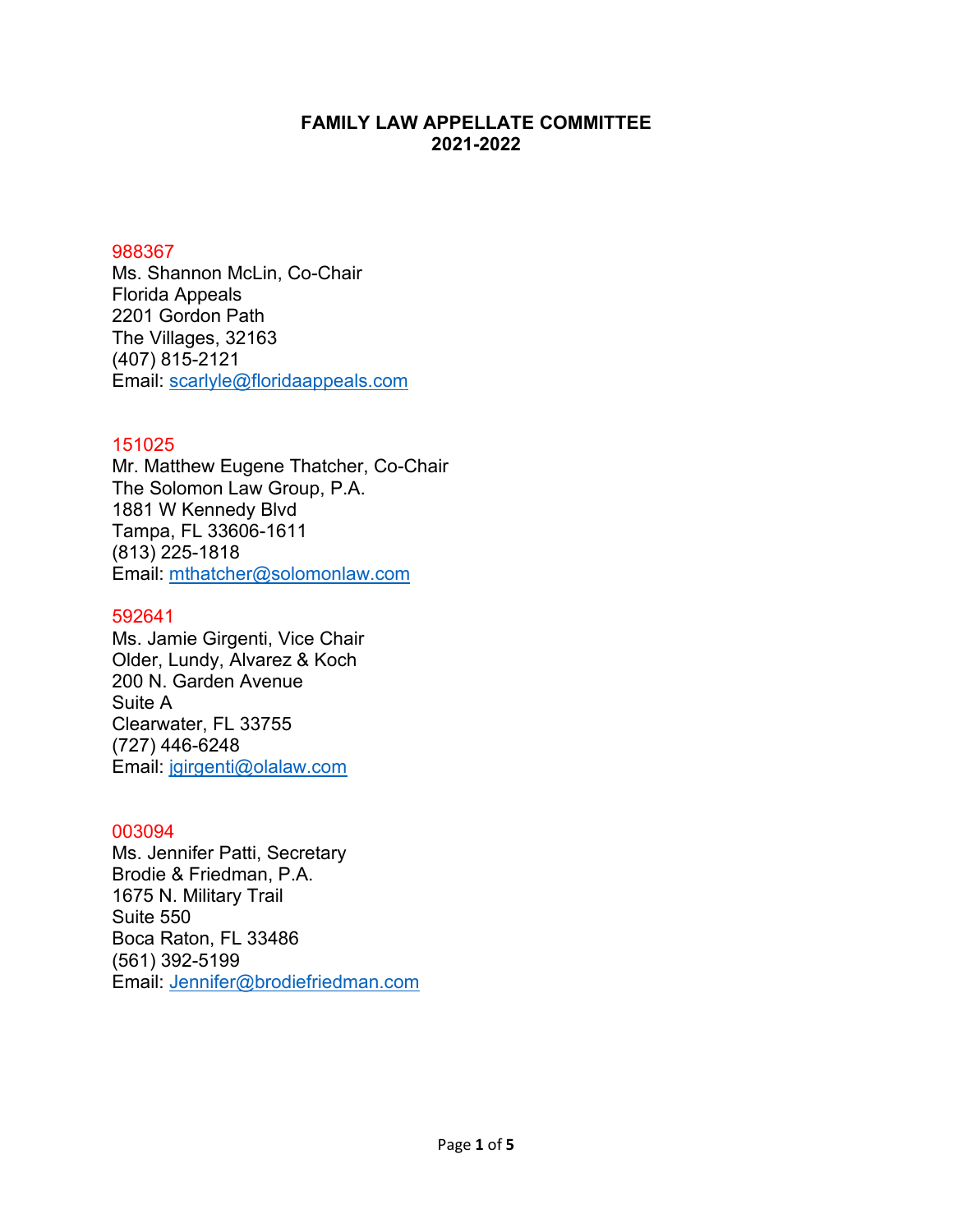#### 299175

Ms. Ashley Baillargeon Baillargeon Law Firm 501 N. Orlando Ave. Suite 313 #173 Winter Park, FL 32789 (407) 338-3230 Email: [AshleyB@AshleyBaillargeon.com](mailto:AshleyB@AshleyBaillargeon.com)

### 1018876

Mr. Alexander Michael Bottone The Solomon Law Group, P.A. 1881 West Kennedy Blvd. Suite D Tampa, FL 33606 (813) 225-1818 Email: [abottone@solomonlaw.com](mailto:abottone@solomonlaw.com)

### 643734

Mr. Reuben Alexander Doupé Coleman, Hazzard, Taylor, Klaus, Doupé 4099 Tamiami Trail North Suite 201 Naples, FL 34103-8739 (239) 298-5216 Email: [rdoupe@chtlegal.com](mailto:rdoupe@chtlegal.com)

## 105103

Mr. Cash Alexander Eaton Sasser, Cestero & Roy, P.A. PO Box 2907 West Palm Beach, FL 33402-2907 (561) 689-4378 Email: [ceaton@sasserlaw.com](mailto:ceaton@sasserlaw.com)

176427

Mr. Ergio Fernandez 8321 NW 12<sup>th</sup> Street Doral, FL 33126-1838 (305) 592-1586 Email: [ergio@fernandezlegalgroup.com](mailto:ergio@fernandezlegalgroup.com)

#### 488798

Mr. Raymond Grimm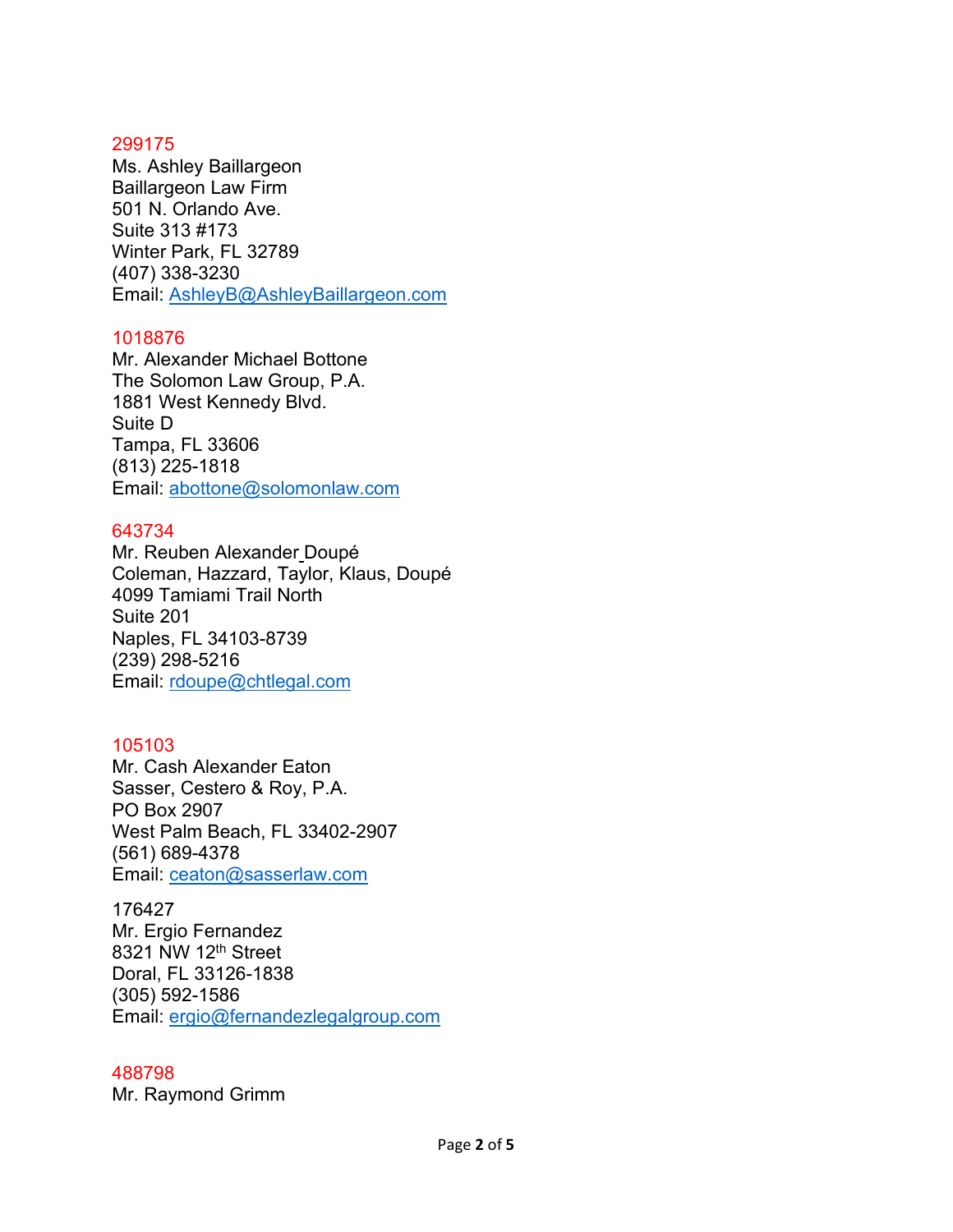3189 Bobcat Village Center Road North Port, FL 34288-8974 (941) 423-7897 Email: raygrimm@outlook.com

### 10061

Mr. Andrew A. Harris Harris Appeals, P.A. 5220 Hood Road Suite 201 Palm Beach Gardens, FL 33418 (561) 867-9500 Email: [Andrew@harrisappeals.com](mailto:Andrew@harrisappeals.com)

### 66044

Ms. Lauren Ilvento Ilvento Law, P.A. 1231 E. Conrad Street Orlando, FL 32803-5408 (407) 898-0747 Email: [lauren@yourorlandolawyer.com](mailto:lauren@yourorlandolawyer.com)

### 0474411

Ms. Jennifer Kipke Hessler & Kipke P.O. Box 140397 Gainesville, FL 32614 (352) 225-3044 Email: [Jennifer@HKlawfl.com](mailto:Jennifer@HKlawfl.com)

## 72617

Ms. Christie Lou Mitchell 4700 Millenia Blvd. Suite 175 Orlando, FL 32839 (407) 505-4270 Email: [christie@clmlegal.com](mailto:christie@clmlegal.com)

#### 56406

Mr. Juan Carlos Montes de Oca Montes de Oca Law Group LLC 8 S Orlando Ave. Kissimmee, FL 34741 (407) 870-5678 Email: [juancarlos@mdolawgroup.com](mailto:juancarlos@mdolawgroup.com)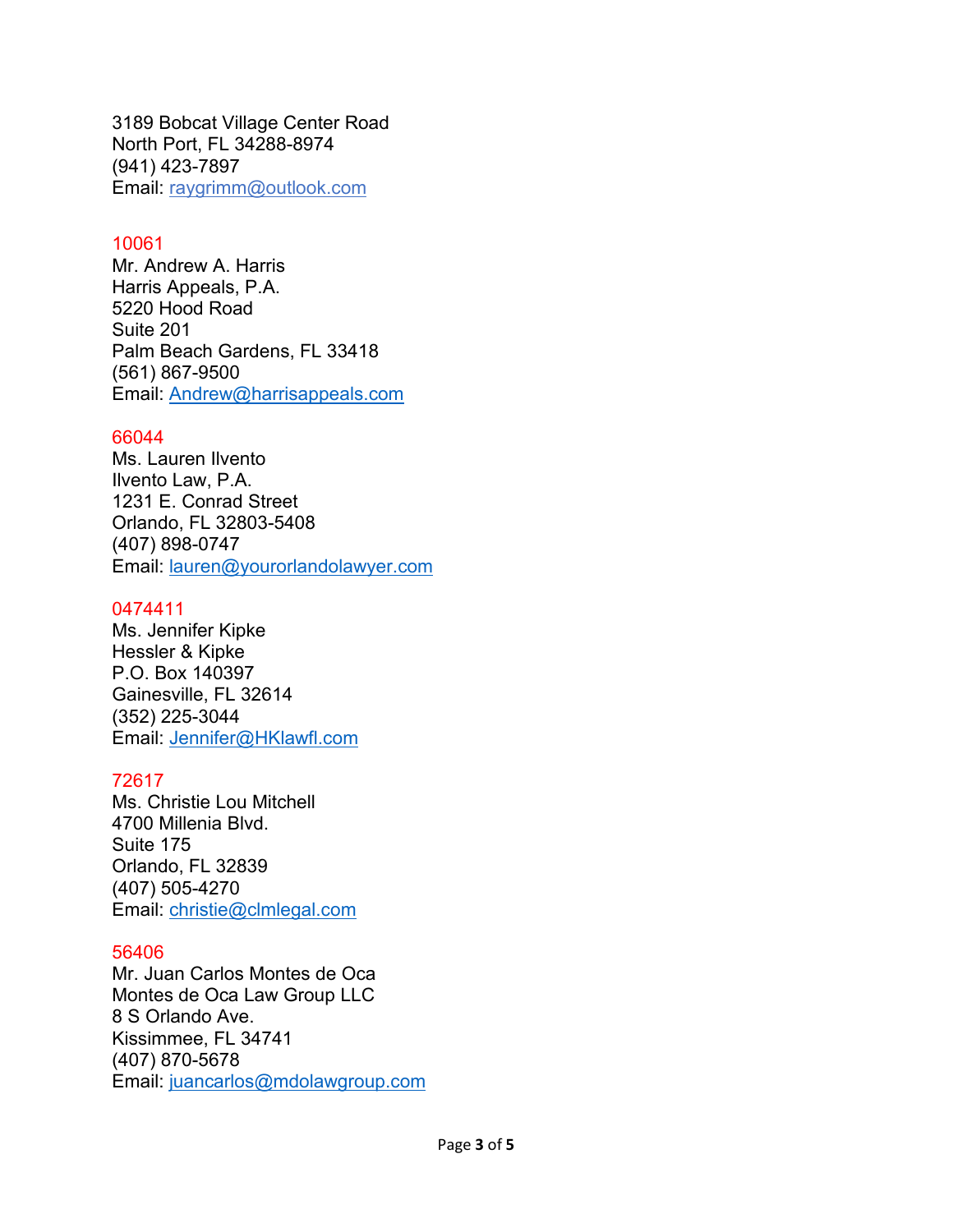#### 909671

Ms. Siobhan Helene Shea Sheappeals PLLC PO Box 2436 Palm Beach, FL 33480 (561) 655-4114 Email: [shea@sheappeals.com](mailto:shea@sheappeals.com)

### 224871

Mr. William Denton Slicker William D. Slicker, P.A. 5505 38th Ave. N St. Petersburg, FL 33710 (727) 322-2795 Email: [stpetelaw@hotmail.com](mailto:stpetelaw@hotmail.com)

## 93071

Ms. Caryn A. Stevens Ward Damon 4420 Beacon Circle West Palm Beach, FL 33407 (561) 922-6247 [cstevens@warddamon.com](mailto:cstevens@warddamon.com)

## 117420

Mr. Eddie Stephens Ward Damon 4420 Beacon Circle West Palm Beach, FL 33407 (561) 922-6247 [estephens@warddamon.com](mailto:estephens@warddamon.com)

## 151025

Mr. Matthew Thatcher The Soloman Law Group, P.A. 1881 W. Kennedy Blvd. Tampa, FL 33606 (813) 225-1818 Email: [mthatcher@solomonlaw.com](mailto:mthatcher@solomonlaw.com)

## 1025803

Ms. Iman Zekri Henderson, Franklin, Starnes & Holt, P.A. PO Box 280 Fort Myers, FL 33902 (239) 344-1119